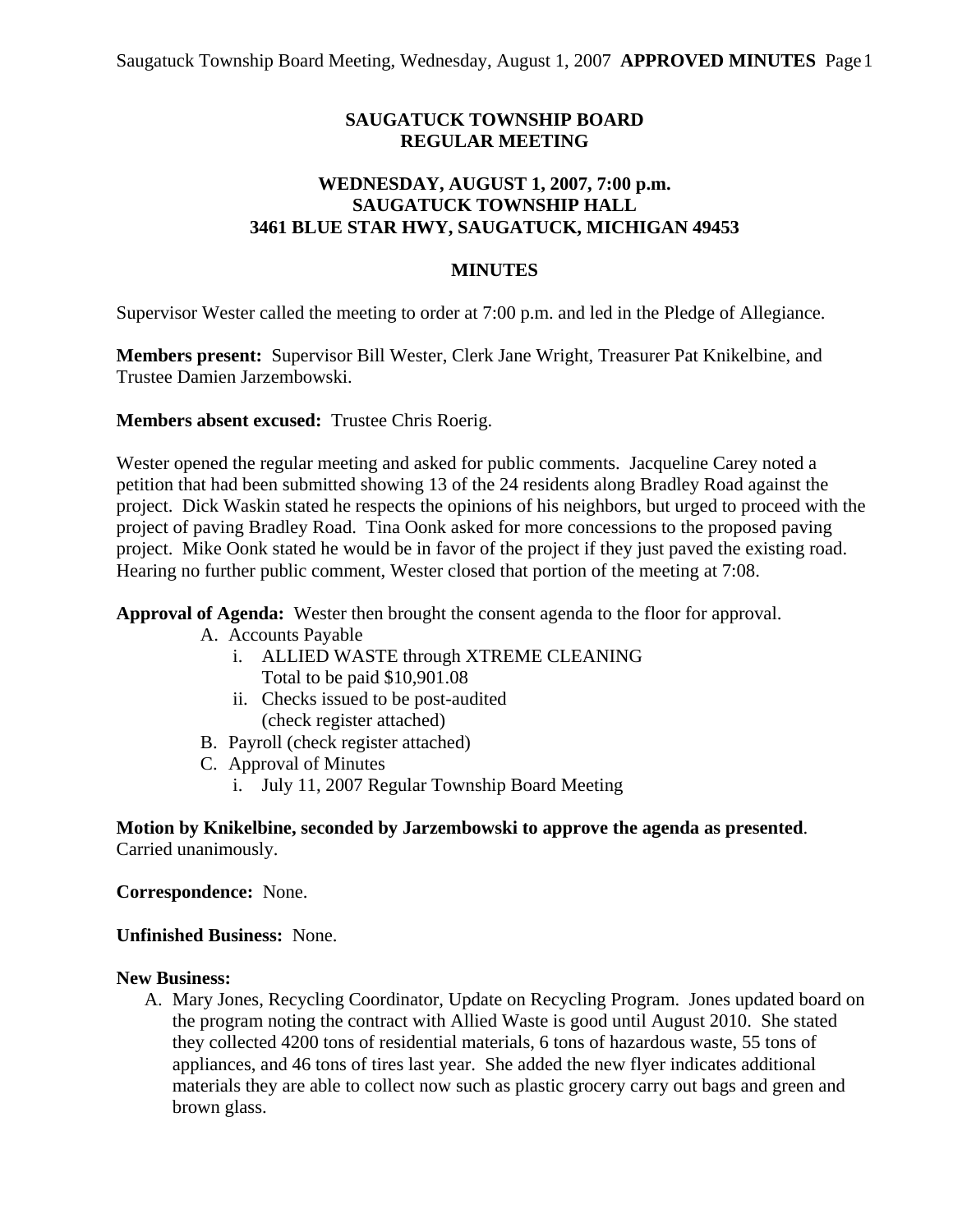- B. Bradley Road Bids, Approve Low Bid or Cancel Work Order. Wester read additional correspondence received including a petition signed by the majority of property owners stating opposition to the proposed project. Quade stated if we cancel the work order we will have to pay \$8,500 for design work and a presently unknown amount to the County for preliminary surveying. Wester verified the project would not affect postal deliveries. Quade stated there are 3 existing water service lines that would not survive road construction and the project would include upgrading the water service with a 6" iron ductile water main and fire hydrant. Wright stated in light of the petition, the board needs to listen to the constituents and cancel the project. Wester cited concern for future development. Knikelbine stated the board has an obligation to consider the health, safety and welfare of the constituents. Wester noted in 2006 the township received a request to pave the road and when presented with an opinion survey, the majority of residents agreed to the project. Wright replied people have the option of changing their mind, adding if they don't want the project why should it be forced upon them. Jarzembowski agreed that majority should rule, but noted there is an issue of safety. Additional discussion took place regarding how many trees would be removed and residents viewed the engineering plans. **Motion by Wright, seconded by Jarzembowski to cancel the work order.** Motion was denied by a 2 to 2 vote with Wester and Knikelbine voting against the motion. **Motion by Wester, seconded by Jarzembowski to approve the low bid of Brenner Excavating and to proceed with the Bradley road project.** Motion was denied by a 2 to 2 vote with Wright and Jarzembowski voting against the motion. Quade noted due to the absence of Trustee Roerig the board was deadlocked and a special meeting would be required. Wester will arrange a date and Wright will inform and post the meeting.
- C. Road Work Order for  $127<sup>th</sup>$  Ave. Quade stated the work order is to rebuild and pave  $1\frac{1}{2}$ miles of  $127<sup>th</sup>$  Ave from 60<sup>th</sup> St. to 63<sup>rd</sup> St. Wright verified the residents are in favor of the project. **Motion by Wright, seconded by Jarzembowski to approve the work order to**  rebuild and pave 127<sup>th</sup> Ave. from 60<sup>th</sup> St. to 63<sup>rd</sup> St. Carried unanimously.
- D. Library Board Appointment. Wright stated a township representative on the library board is seeking replacement and they are recommending Donna Nowak to complete Kelly Jacobsma's term due to expire September 30, 2011. **Motion by Knikelbine, seconded by Wright to appoint Donna Nowak as a replacement for Kelly Jacobsma on the library board for a term to run from October 1, 2007 to September 30, 2011.** Carried unanimously.
- E. Al Ellingsen, Request for Education Conference Funds. **Motion by Knikelbine, seconded by Jarzembowski to approve \$240 to send Building Inspector/Z.A. Al Ellingsen to the annual fall educational conference at Crystal Mountain Conference Center.** Carried unanimously.

# **Committee Reports:**

- A. Planning Commission. Jarzembowski reported discussions are ongoing with Jet Construction regarding the Chestnut Lane development. He added the farm labor housing ordinance currently being written was tabled, and they elected officers.
- B. Road Commission. No report.
- C. Interurban. No report.
- D. Fire Authority. Wright reported the department is looking to purchase a used pumper truck located in Pennsylvania. The purchase was scheduled for next year, but the department found a repossessed truck that has a potential to save thousands of dollars. She added the department would sell the oldest truck after the purchase is complete.